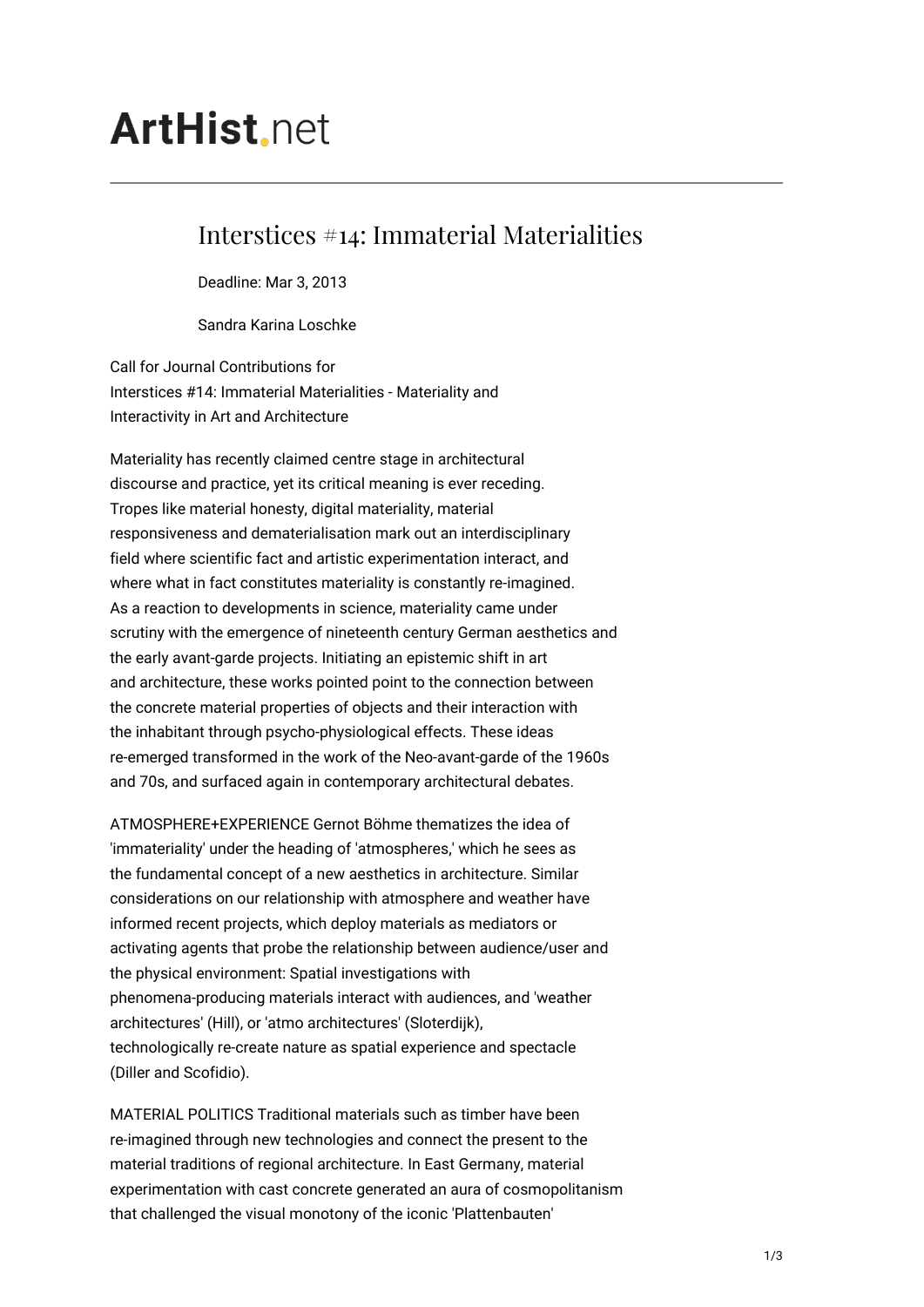#### ArtHist.net

promoted by the government (Ulrich Müther); whereas in 1950s Bosnia, Juraj Neidhardt argued that a systematic re-arrangement of architectural elements could facilitate an interactive relationship between the heritage built fabric and the new Communist society.

MATERIAL TECHNOLOGY+AESTHETICS Architectural experiments in material-oriented computational design explore the design potential of conventional construction materials. Waste, artificial and natural materials are fused chemically to produce new composites with changed material and aesthetic properties that replace the traditional visual language of tectonics and give rise to a plastic aesthetic that rejects discrete structural elements in favour of homogeneity and gradient.

MATERIAL REFERENTS In contemporary art, Liam Gillick uses architectural elements that reference the universal modernism favoured in corporate architecture: plexiglas, steel, and colour aluminium. These material fragments can be read as "partial images that call to mind a range of other moments and environments" (Verhagen). It is precisely this "calling to mind of other moments and environments" that Philip Ursprung detects in Hans Danuser's photographic representations of Peter Zumthor's architecture - images that evoke seemingly incompatible associations with the problematic, post-industrial concrete architecture of Alpine power plants.

All these approaches probe boundaries - between material and immaterial, art and science, practice and theory, representation and experience, tradition and innovation, and producer/object/user, giving rise to the following concerns:

- What is the validity of different approaches to materiality in relation to the vital problems of our time?

- Where do materials allow us to cross disciplinary, cultural, or other boundaries?

- Can materials be deployed to create environments which predict user behaviour and control social relations and experiences?

- Which trans-historical correspondences can be detected in contemporary approaches to materiality, and how do these challenge, imitate and expand on previous thinking?

For the refereed part, we welcome submission of 5000 word papers, and visual submissions with an accompanying text of approximately 500 words.

For the non-refereed part, we welcome papers up to 2500 words, and project reports and reviews of up to 1000 words related to the issue theme.

Please visit the website and check out the 'Notes for Contributors' for details about the reviewing process, copyright issues and formatting: